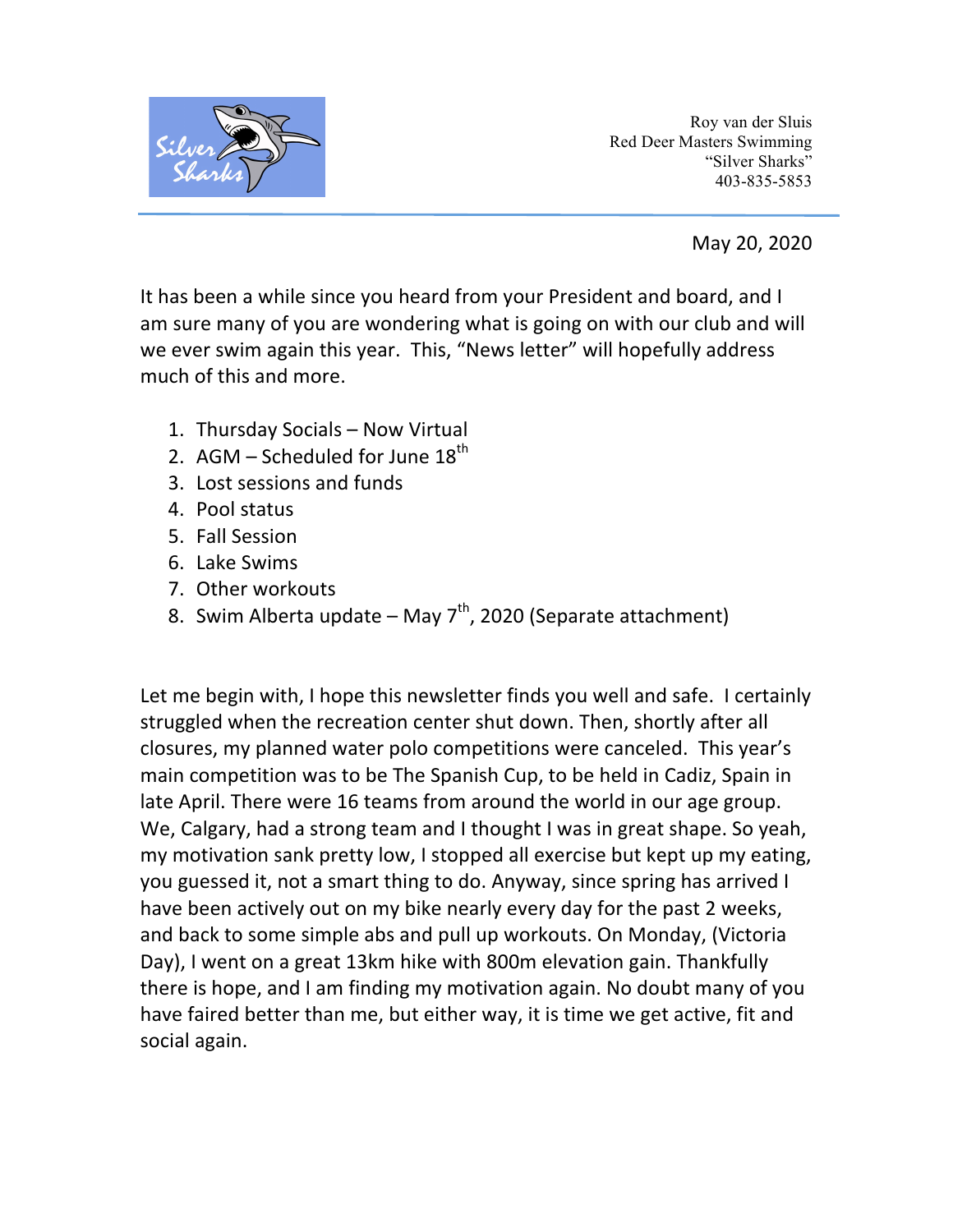# **Thursday Night Socials – 8PM**

So let's start with our social night Thursday's! These will now start up again, but as a virtual session using Zoom. The first one is planned for tomorrow evening (May 21), hopefully many of you can join from your home. Just bring a smile, your favorite beverage and snack. Look for the Zoom invite from me.

### **AGM**

This year's annual general meeting will be held on Thursday June  $18<sup>th</sup>$  from 7pm to 8pm. We plan to hold this in person, possibly in my driveway or backyard. Everyone is of course welcome, and if anyone is interested in joining the board, please let me know. Further details will come out in early June. 

### **Lost Sessions and Funds**

Your Masters Swim Team executive met 2 weeks ago to discuss how best to handle the lost swim practices and associated fees paid. The general consensus was to review our balance sheet and then any remaining funds would be provided as a credit to next year's fees. At this point in time you can expect the following:

3 times a week swimmers: \$100.00 credit

1 times a week swimmer: \$ 50.00 credit

If anyone has any issues with the above, please feel free to reach out to me.

Please note that next season fees still need to be worked out, however the City has increased the pool rental by 5%, so you can anticipate a small increase. Registration via Zone4 will open on August  $5<sup>th</sup>$ , with our first practice scheduled for Sunday September  $13^{th}$ .

# **Pool / Recreation Centre Status**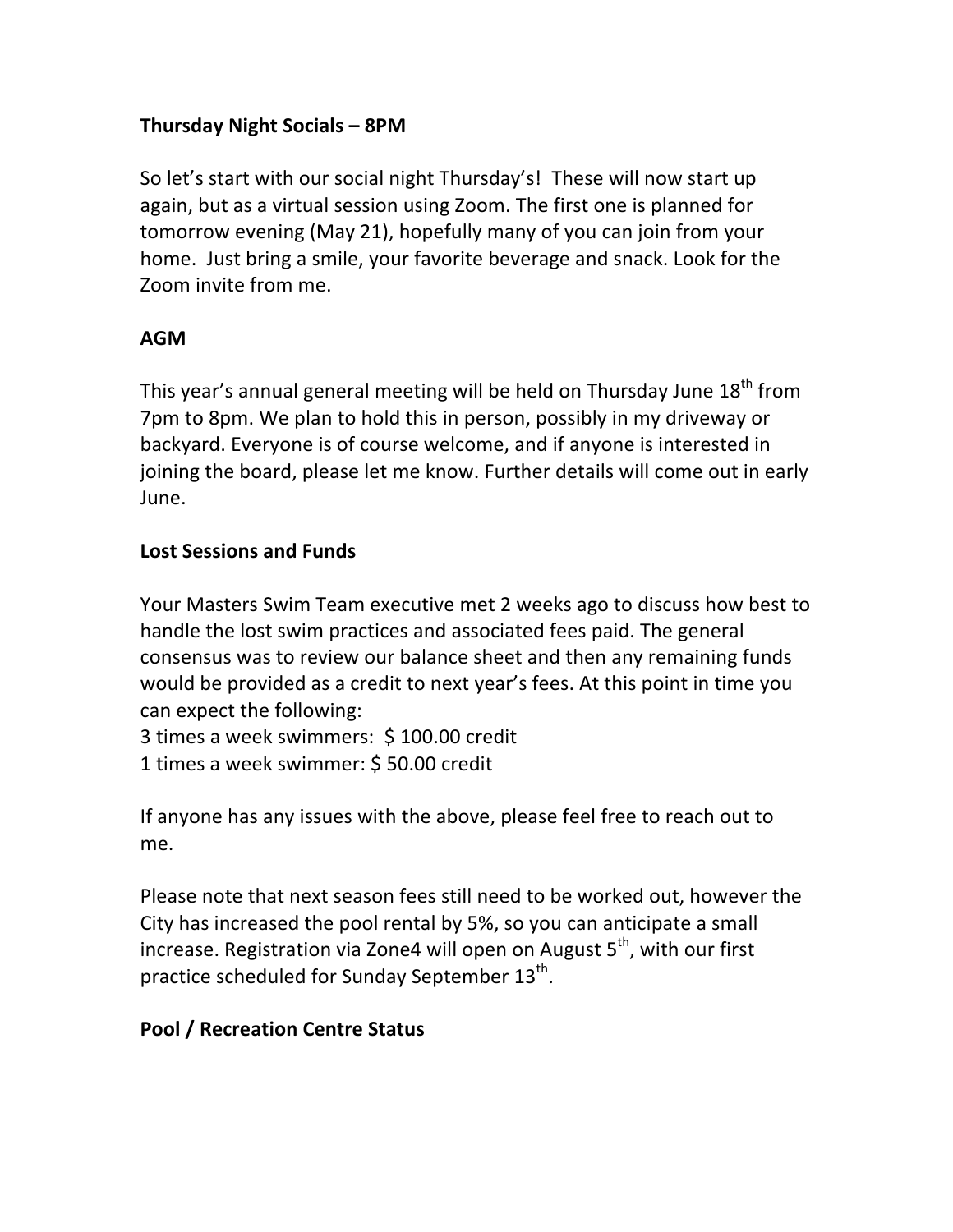If you have not already heard the outdoor pool, unfortunately, will not be opening at all this summer, which for many of us is a great loss. By far the best pool we have in the city.

As for the other pools and recreation centers, the City has a team working on how these can open when the province gets to "Stage 3". The City has also proactively completed the annual maintenance on our indoor pools over the past month, meaning these facilities will not close for their usual 2-3 week annual maintenance as in the past.

# **Fall / Winter Session**

We all hope that come September it will be practice as normal, or whatever the normal might be. We have the same times as last year booked with the City and do anticipate having our first practice on Sunday September  $13^{th}$ .

### **Lake Swims**

Our coach Serge is planning a few lake Swims this summer. I think that is a great way to get those muscles working, enjoy our summer, and get a bit of social time in. If you are interested please let Serge or myself know. I suspect one of our members, Chantal, has already taken the plunge in Sylvan Lake. Maybe she can up date us all at tomorrow evenings social?

# **Other Workouts**

Here are some links to workouts that you might find useful; some are geared for swimmers to ensure we maintain our upper body strength.

Freestyle swimming technique:

https://www.youtube.com/watch?v=s2h0tFWwqFc&fbclid=IwAR3dup\_L2C0WtGZ oU3GdVvJZrw6b\_i02QGFHK82cnvC5UsNaJVePNKK71YM

# Dry land training

https://www.youtube.com/watch?v=eVgHmg4VCIM&fbclid=IwAR0jgjYCOnZJGtL-Blik5L8OYafy64ERCUaafWQJkgBR8v2FpsUurWf3on8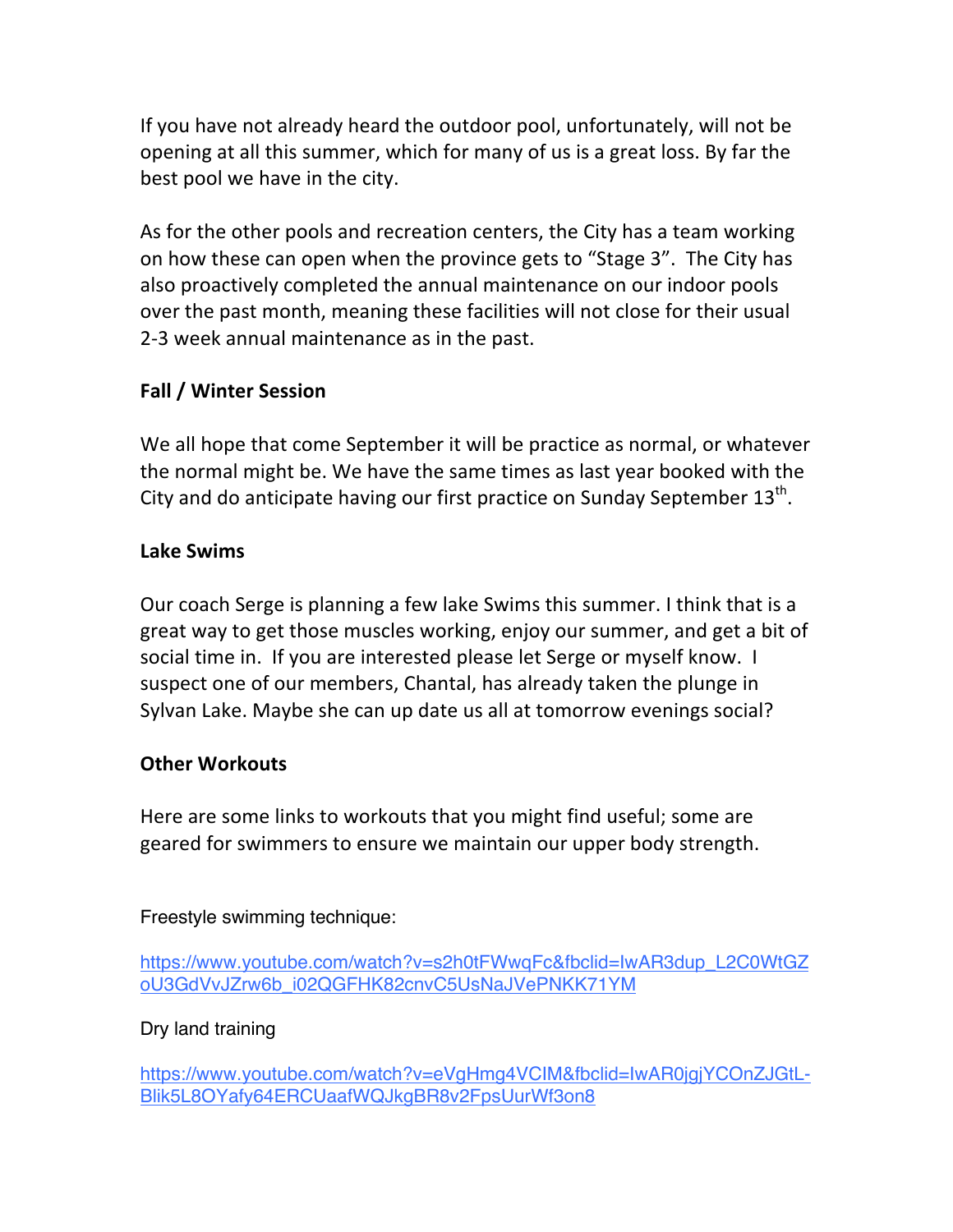Fun dry land training oriented to water polo players, but still applies

https://www.youtube.com/watch?v=eVgHmg4VCIM&fbclid=IwAR0jgjYCOnZJGtL-Blik5L8OYafy64ERCUaafWQJkgBR8v2FpsUurWf3on8

And These came from Deb Langvand, thanks Deb!

If anyone is interested Deb can also get a swimming-specific program from Brie Walker just for us. Let myself, or Deb know if you would be interested and if you have any suggestions on how these need to be communicated.

Below is a link to Brie's Free Quarantine Workouts fb page.

https://www.facebook.com/groups/312807913029751/?ref=share

HAPPY TRAINING!

Deb

# **Week 1-**

Upper Body-

https://youtu.be/atgkcoWsADM

Lower bodyhttps://youtu.be/XIub5A8zQKs

Stretchhttps://youtu.be/VshWthk4QQQ

Bonus KETTLE BELL and TRX Workout!

https://youtu.be/aHcSZTpNSM8

**Week 2-**

LEGS Workout-